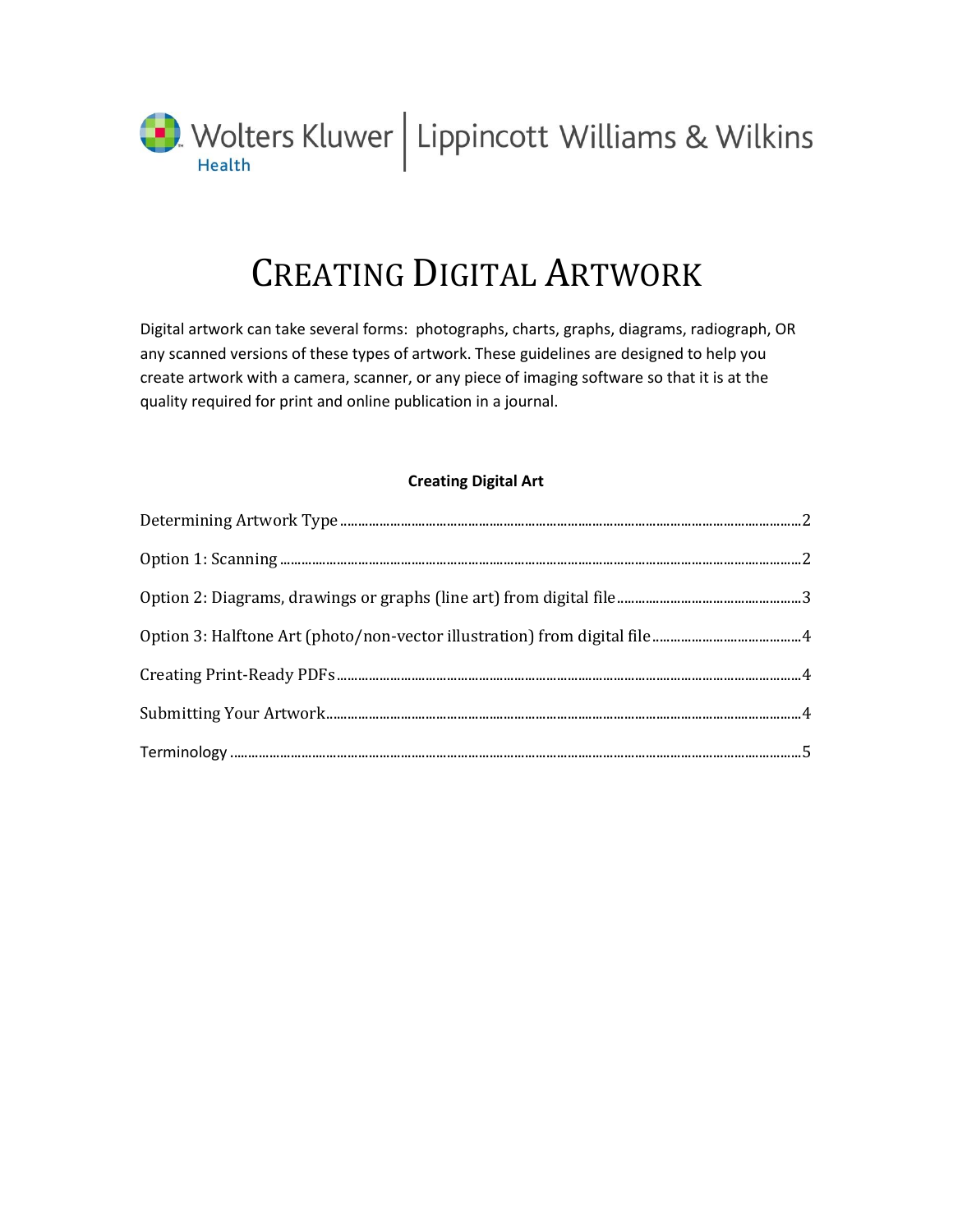## <span id="page-1-0"></span>DETERMINING ARTWORK TYPE

Before beginning to create new artwork or preparing existing artwork for print, determine which type of artwork you have, and then take the appropriate steps to prepare for submission.

- **1. Images downloaded from the Internet, from a digital repository** (stock images) **or other file archive.** There is no way to improve files from the internet, from digital repositories or file archives. Resolution is set when digital artwork is first created. If the quality is poor to begin with, there is no way to correct it. Do nothing further with the file: submit as-is.
- **2. Scanned image.** Follow Option 1.
- **3. Diagrams, drawings or graphs (line art) from digital file.** Follow Option 2.
- **4. Halftone Art (photo/non-vector illustration) from digital file.** Follow Option 3.

Every piece of artwork should be submitted as a **separate file**. Artwork should not be included in the text file of the manuscript.

### <span id="page-1-1"></span>OPTION 1: SCANNING

- Remember, the key is to set your resolutions and file-type settings on your scanner or camera BEFORE creating/scanning the image.
- Only scan if a digital copy of the art is not available.
- Determine your file type (see terms section):

For **diagrams, drawings and graphs** (images composed mostly of lines):

- o Set the resolution to at least **1200 dpi** (dots per inch, a measure of printing resolution) at 100% the image size.
- o Set a font size greater than 6.
- o If your image is smaller than the desired output, increase the percentage to achieve the desired size.
- o If device does not allow resolution choices, set image size to **400%** greater than desired print size.

#### For **photographs, radiographs and other halftone images**:

- o Set the resolution to at least **300 dpi** at 100% of image size.
- $\circ$  If your image is smaller than the desired output, increase the percentage to achieve the desired size.
- o If device does not allow resolution choices, set image size to **24%** greater than desired print size.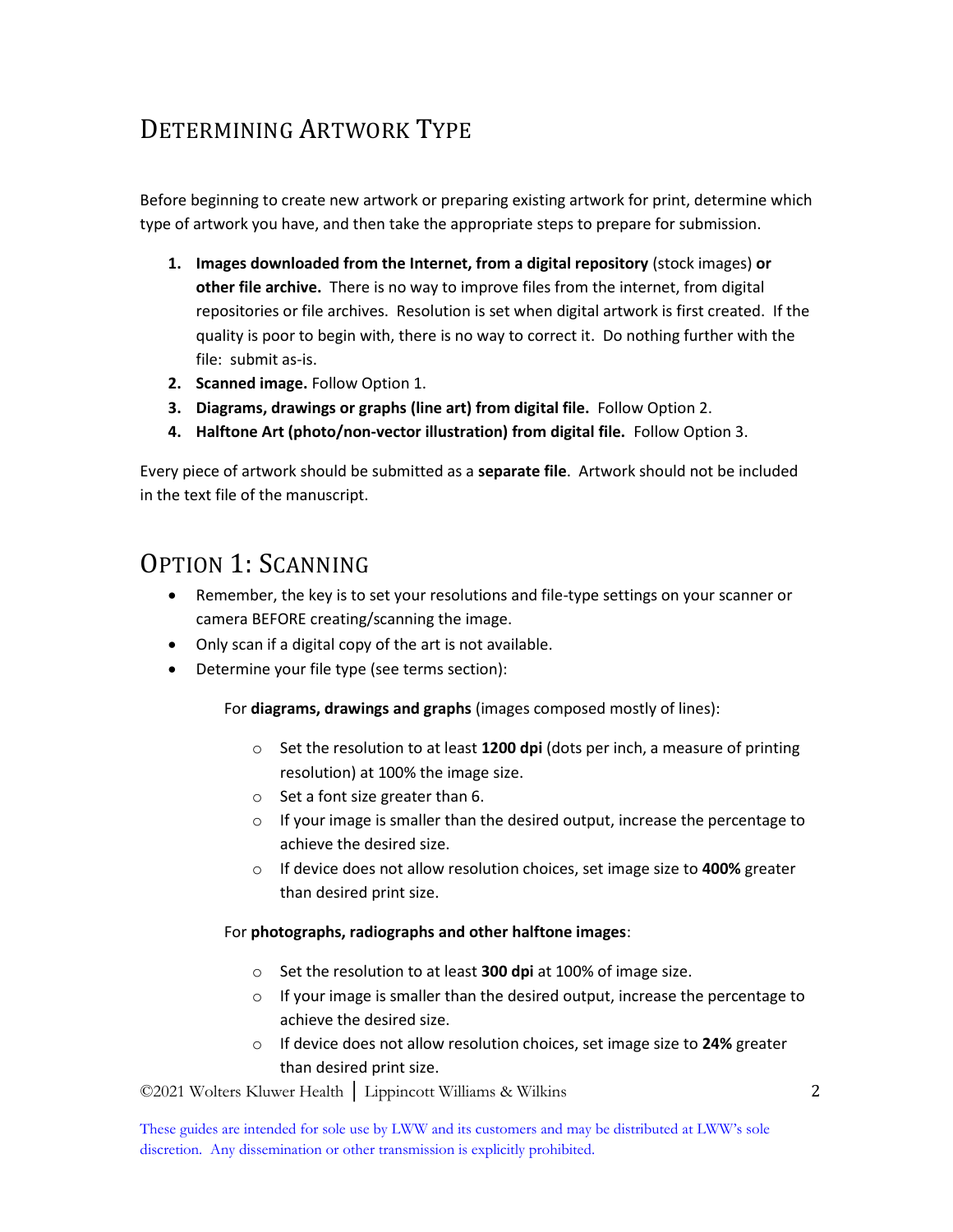#### For **photographs and radiographs with text:**

- o Set the resolution to at least **600 dpi** at 100% of image size.
- $\circ$  If your image is smaller than the desired output, increase the percentage to achieve the desired size.
- o If device does not allow resolution choices, set image size to **200%** greater than desired print size.
- Crop with the following in mind:
	- o Crop (or black out) any **patient identifiers.**
	- o Crop unwanted text or art.
	- o Crop excessive white space.
- Once the scan is complete, **save each piece of artwork separately** as a **TIFF**, **EPS**, or **PDF**\*.

# <span id="page-2-0"></span>OPTION 2: DIAGRAMS, DRAWINGS OR GRAPHS (LINE ART) FROM DIGITAL FILE

 Shading is acceptable, but do not use pattern fills within MS Office as they result in poor print quality.

If created in **MS Office** simply save as an Office document and submit the file.

If created in a **design program** such as Illustrator, save as an EPS or PDF\* and submit the file.

 $\circ$  If you are unsure about creating the postscript file, send the native application file. Make sure all fonts and imported images are included.

If using **specialty software**, pick from the following options:

- $\circ$  Save/export file as EPS or PDF if the programs allows. (see Creating Print-Ready PDFs)
- o If you have Adobe Acrobat Professional installed, print to file using Acrobat as your printer option to create a PDF\*.
- $\circ$  If neither of the above options is available, print the art to your office or desktop computer. Then scan the printed art using the steps in Option 1.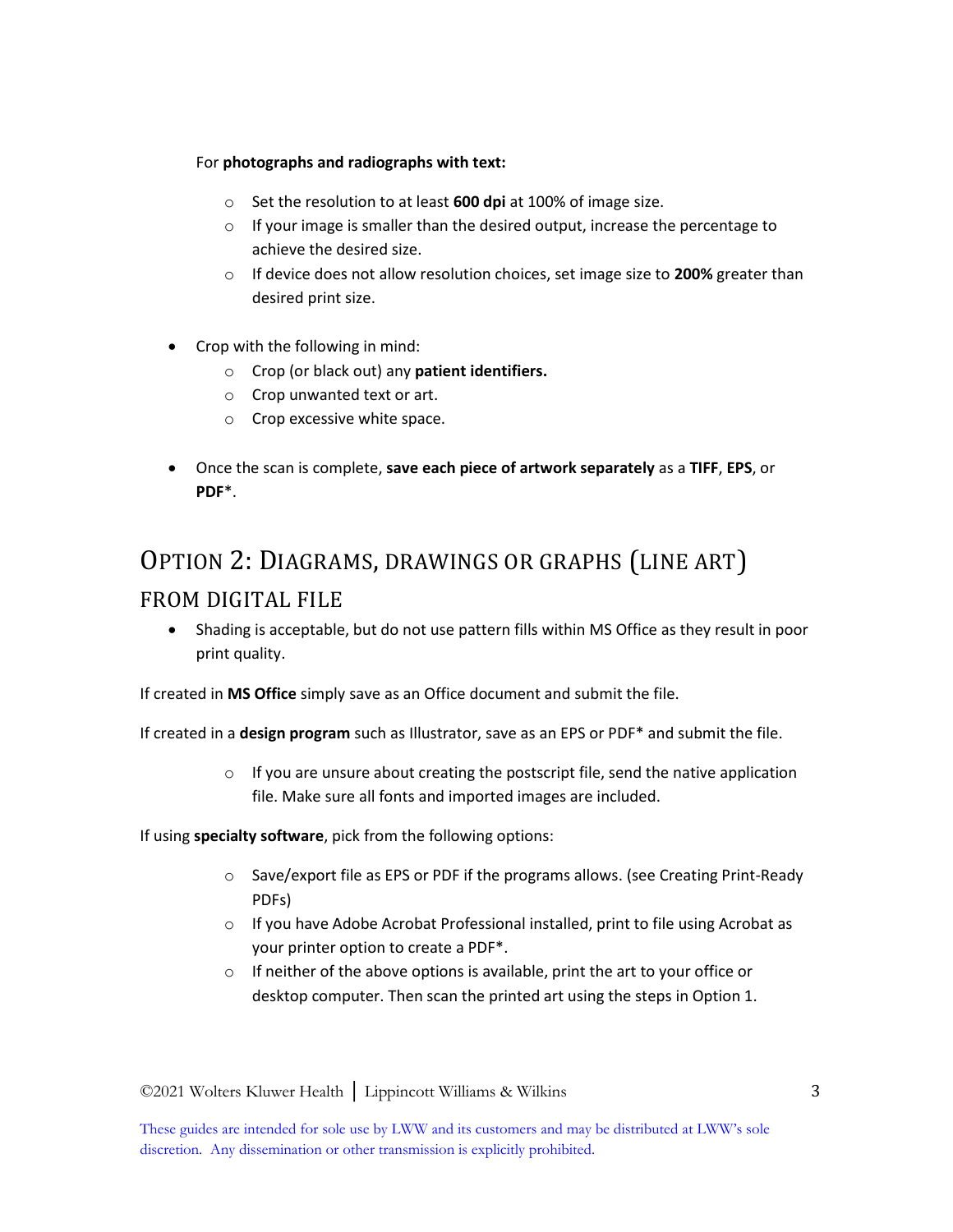# <span id="page-3-0"></span>OPTION 3: HALFTONE ART (PHOTO/NON-VECTOR ILLUSTRATION) FROM DIGITAL FILE

 If your image is already a TIFF, EPS, JPEG, or PDF do not do anything. Send the file as is.

## <span id="page-3-1"></span>CREATING PRINT-READY PDFS

\*LWW accepts images saved in PDF format, but the PDFs must be saved using print quality settings. PDF writers other than Adobe Acrobat Professional will not produce a print-quality PDF.

- When creating a PDF using Adobe PDF (printer) or Acrobat Distiller, use the "Press Quality" or "High Quality Print" Adobe PDF Setting.
- From Illustrator, InDesign or Photoshop make sure your document adheres to the criteria listed in options 1-3 before saving as a PDF. Do not downsample (make the image smaller by removing pixels).

### <span id="page-3-2"></span>SUBMITTING YOUR ARTWORK

Every journal publishes customized guidelines for submission. Please visit the journal web site and locate the Instructions for Authors to determine the preferred submission method. Keep the following in mind:

- Submit figures to the journal according to the Instructions for Authors/Author Guidelines.
- Compressing figures into one ZIP file speeds submission uploading process.
- Multi-panel figures (A, B, C, etc.) should be clearly labeled according to journal style.